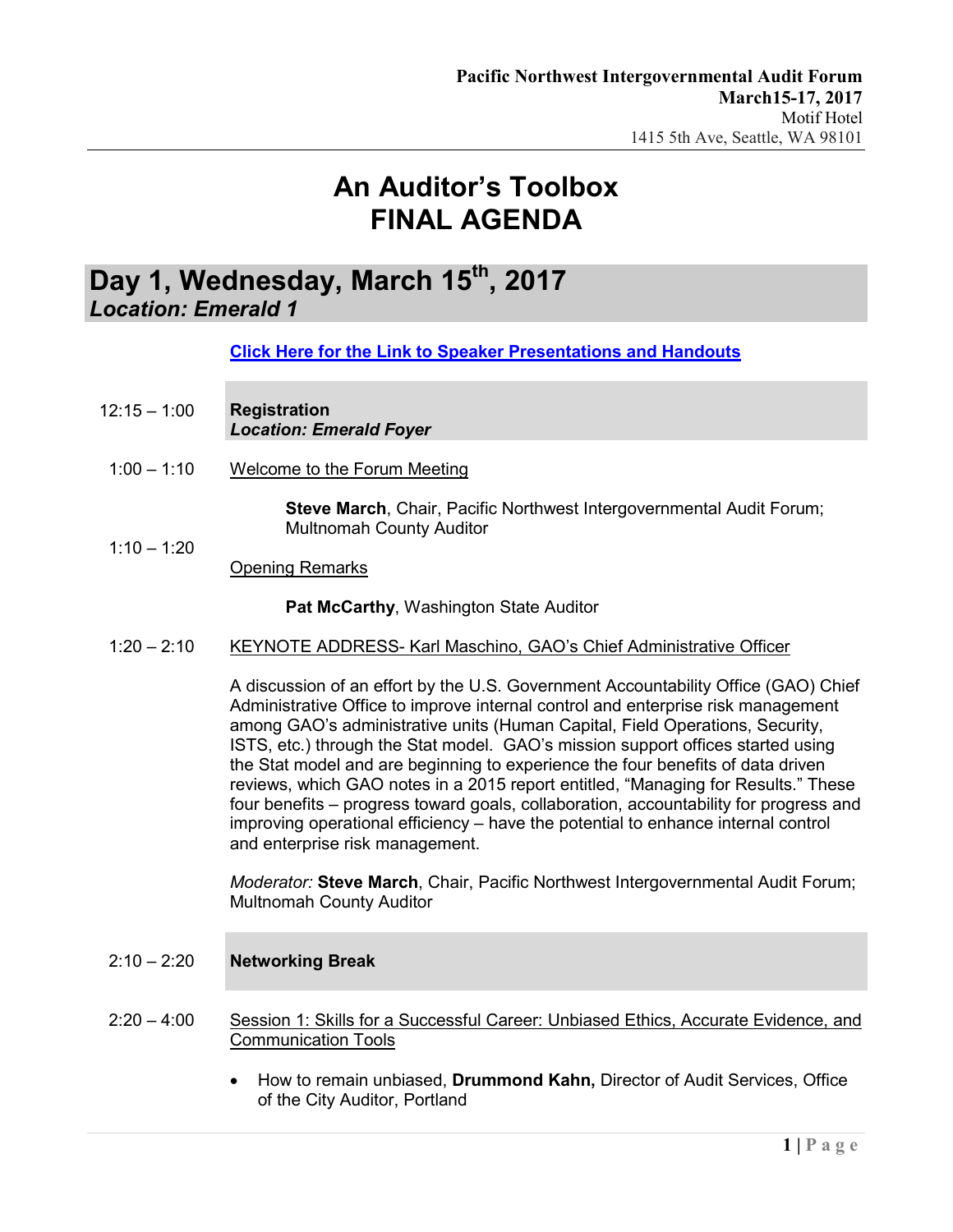- How to make sure your audit evidence is accurate**, Chris Jones,** Senior Analyst, Adjunct Faculty, Learning Center, U.S. Government Accountability **Office**
- How to use your report visualization as a communication tool, **Rebecca Brinkley,** Performance Auditor, Audits Division, Oregon Secretary of State

*Learning Objectives:* Participants will add to their auditing toolbox in this session. We will discuss how to remain unbiased, especially in changing political environments. Participants will explore ways to stay a neutral and ethical auditor. We will discuss audit documentation to review what good audit evidence is and how to verify the evidence is accurate. Participants will also learn how visual elements enhance reader experience and how to use them. We will discuss how visuals such as photos and icons, help to hold a reader's interest and aid them in their understanding of the message of an audit report.

*Moderator:* Nicole Barrett, Performance Auditor, Audits Division, Oregon Secretary of State

### 4:00 – 4:10 **Networking Break**

4:10 – 5:00 Session 2: Tips for a Killer Presentation

**Michael Shadow,** Ph.D., Presentation and Media Coach, Shadow & Associates

*Learning Objectives:* After this session, you'll know how to catch and keep the attention of your audience, tell stories, and inspire your audience. Who should attend? People who want a few tips on how to better engage their audience.

*Moderator:* Tania Fleming, Senior Performance Auditor, Office of the Washington State Auditor

### 5:00 – 7:00 **Reception** *Location: Seattle 2*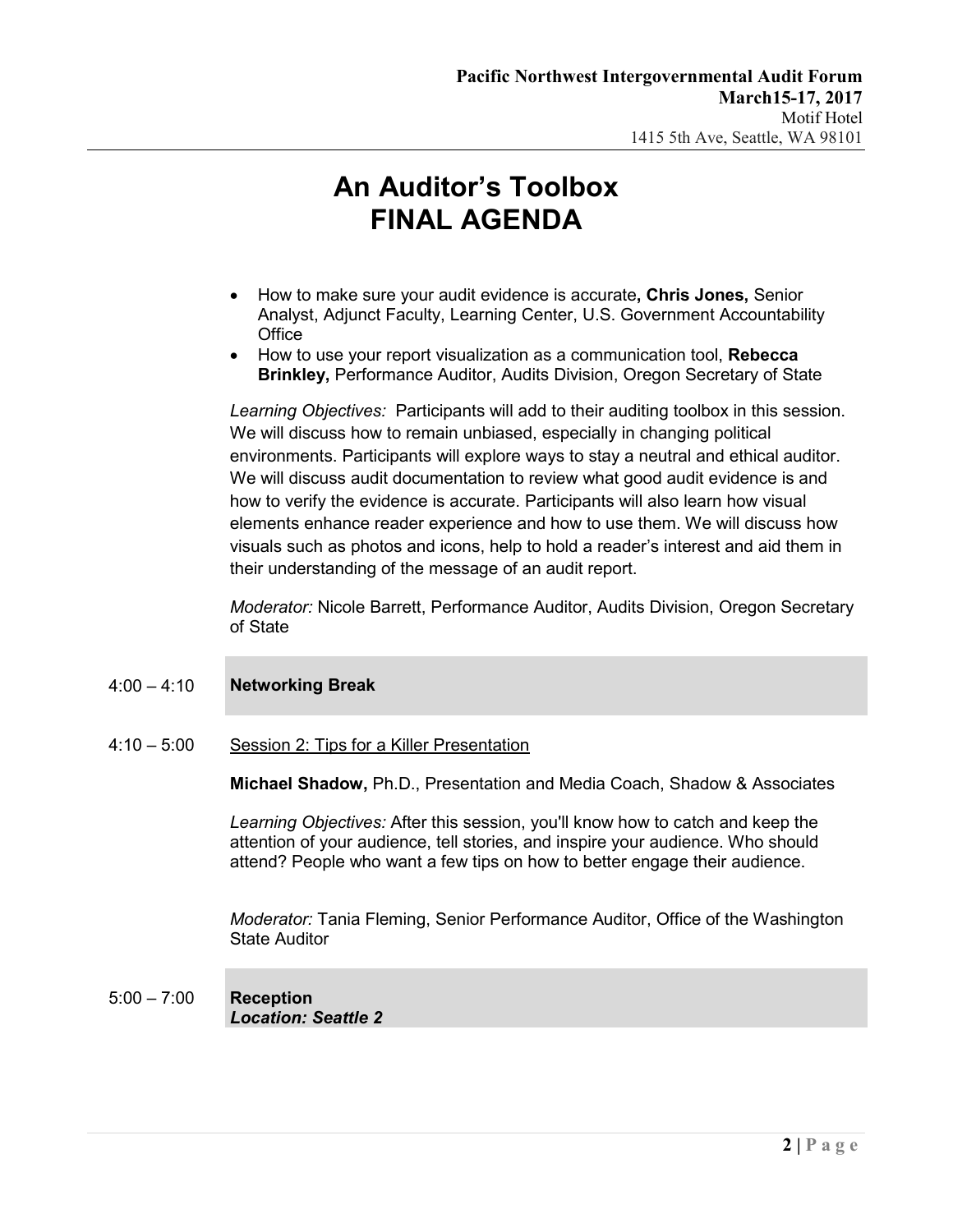## Day 2, Thursday, March 16<sup>th</sup>, 2017 *Location: Emerald 1*

### 7:15 - 8:00 **Breakfast Buffet**

8:00 – 9:20 Session 3: Evaluating Audit Office Performance

**Peter Nagati,** Executive Director, Performance Audit, Office of the Auditor General of British Columbia **Drummond Kahn,** Director of Audit Services, Office of the City Auditor, Portland **Kymber Waltmunson,** King County Auditor (Washington)

*Learning Objectives:* In our audit organizations, we often wonder what a successful audit shop looks like. How do we know that we are doing the best job possible with the limited resources at our disposal? Our desire is to perform audits with results that bring about changes with lasting impact. This session will share audit office experiences in developing and implementing a framework of meaningful performance measures, objectives and goals – including how we assess the impact of our audits and what this evidence tells us about how best to extend that impact.

*Moderator:* Jessica Schafer, Manager, Performance Audit, Office of the Auditor General of British Columbia

9:20-9:30

**Networking Break**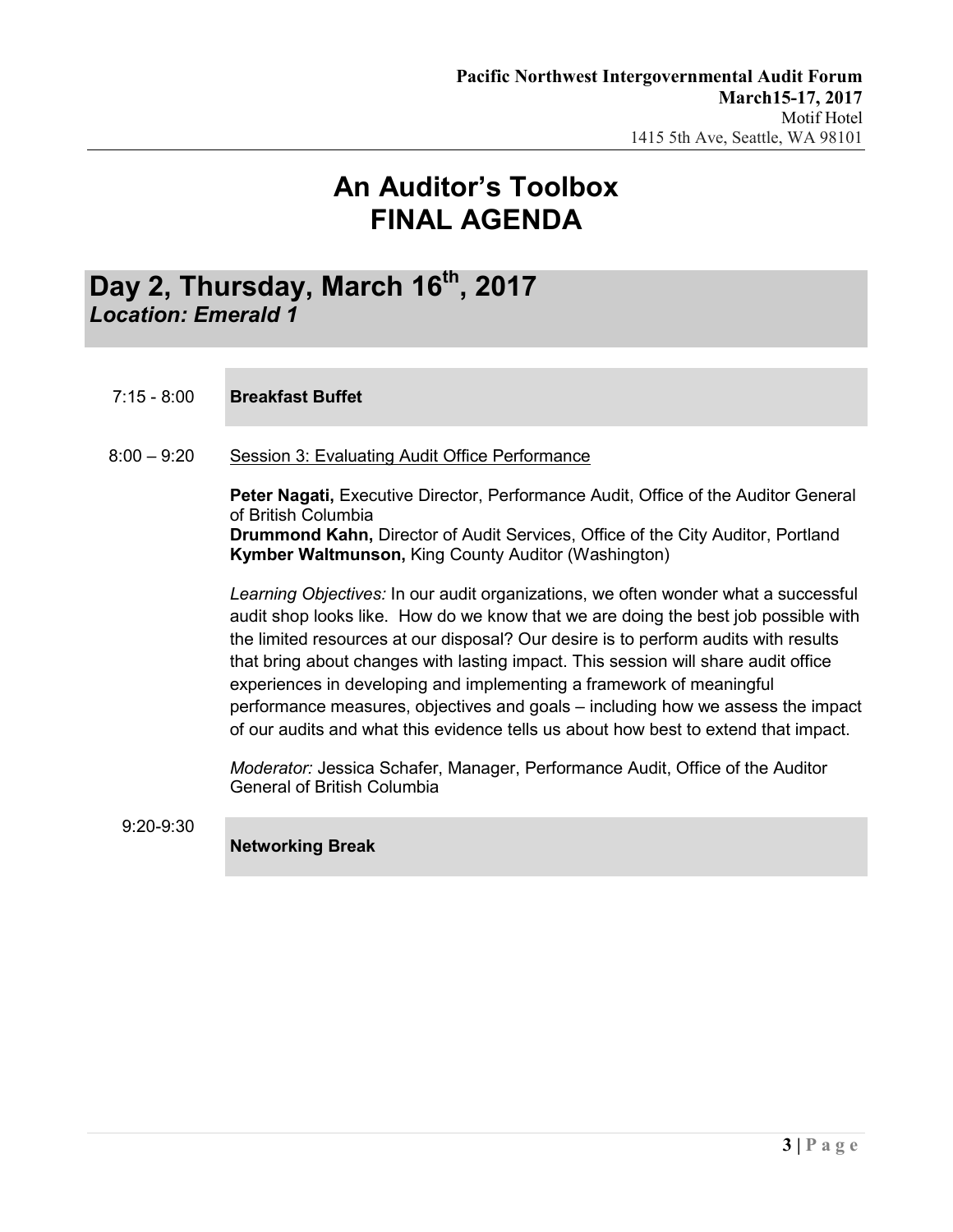9:30 – 10:20 Concurrent Session: Data Visualization, Writing and Rapid Response Audits

| Persuasive Data                                                                                                                 | Simple Steps for Better                                                                                            | Rapid Response Audits -                                                                                                                                                                |
|---------------------------------------------------------------------------------------------------------------------------------|--------------------------------------------------------------------------------------------------------------------|----------------------------------------------------------------------------------------------------------------------------------------------------------------------------------------|
| Visualization                                                                                                                   | Reports                                                                                                            | <b>Auditing on a Compressed</b>                                                                                                                                                        |
| (Location: Emerald 1)                                                                                                           | (Location: Pioneer)                                                                                                | <b>Time Frame</b><br>(Location: Emerald 3)                                                                                                                                             |
| During this session                                                                                                             | If you want (or need) to                                                                                           | Audit offices are not                                                                                                                                                                  |
| you'll have hands on                                                                                                            | up your written-                                                                                                   | typically set up to respond                                                                                                                                                            |
| experience with                                                                                                                 | communication game,                                                                                                | quickly, despite a desire to                                                                                                                                                           |
| effectively                                                                                                                     | but wish you could                                                                                                 | be relevant and timely.                                                                                                                                                                |
| communicating with                                                                                                              | avoid the writing part,                                                                                            | This session will present                                                                                                                                                              |
| data and the theory                                                                                                             | this session could be a                                                                                            | cases where an audit                                                                                                                                                                   |
| behind it. You'll learn                                                                                                         | game-changer. Learn                                                                                                | office was able to tackle                                                                                                                                                              |
| how to identify your                                                                                                            | how to plan your story                                                                                             | this challenge and provide                                                                                                                                                             |
| audience and their                                                                                                              | to highlight key points,                                                                                           | an audit product in a                                                                                                                                                                  |
| needs, choose the                                                                                                               | ways to inject action in                                                                                           | compressed time frame.                                                                                                                                                                 |
| right chart, and drive                                                                                                          | your sentences, and                                                                                                | Panelists will discuss key                                                                                                                                                             |
| effective decision                                                                                                              | when to say more by                                                                                                | factors necessary for a                                                                                                                                                                |
| making. Who should                                                                                                              | writing less or making                                                                                             | rapid response to be                                                                                                                                                                   |
| attend? People who                                                                                                              | your point visually.                                                                                               | successful.                                                                                                                                                                            |
| communicate results                                                                                                             | Speakers: Laura                                                                                                    | Speakers: John Bowden,                                                                                                                                                                 |
| through charts,                                                                                                                 | Cameron, Editor, Office                                                                                            | Research Analyst, Joint                                                                                                                                                                |
| graphs, maps, tables,                                                                                                           | of the Washington State                                                                                            | Legislative Audit and                                                                                                                                                                  |
| and reports.                                                                                                                    | Auditor                                                                                                            | <b>Review Committee</b>                                                                                                                                                                |
| Speaker: Tania<br>Fleming, Senior<br>Performance Auditor.<br>Office of the<br><b>Washington State</b><br>Auditor                | John Hagemann,<br><b>Technical Writer, Office</b><br>of the Washington State<br>Auditor<br><b>Moderator: Emily</b> | Delwen Jones,<br><b>Communications Analyst,</b><br>U.S. Government<br><b>Accountability Office</b>                                                                                     |
| <b>Moderator: Carolyn</b><br>Cato, Senior<br>Performance Auditor,<br>Office of the<br><b>Washington State</b><br><b>Auditor</b> | Cimber, Performance<br>Auditor, Office of the<br><b>Washington State</b><br><b>Auditor</b>                         | Amelia Eveland, Senior<br>Auditor, Audits Division,<br><b>Oregon Secretary of State</b><br><b>Moderator:</b> Laina Poon,<br><b>Principal Management</b><br><b>Auditor, King County</b> |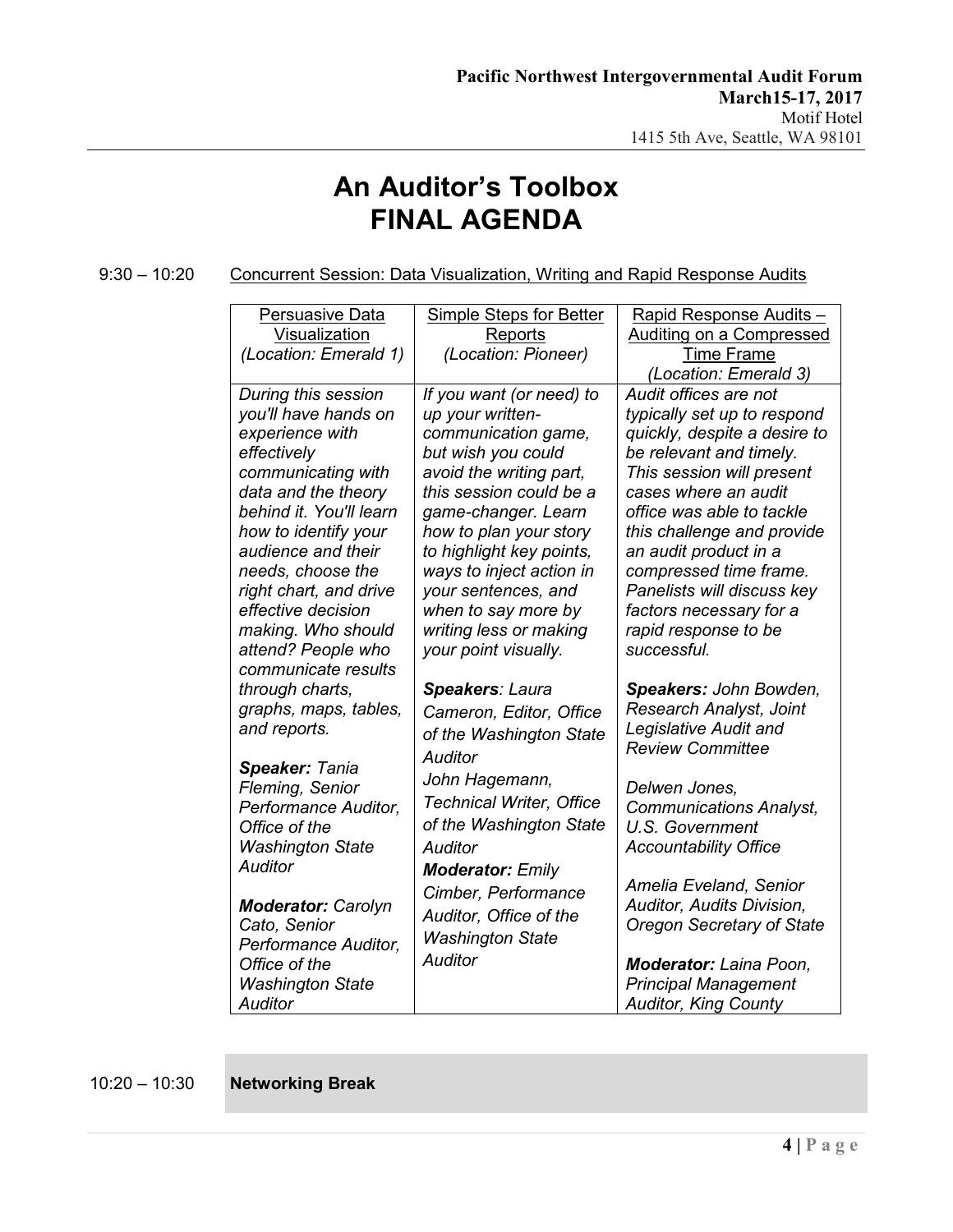### 10:30 – 11:40 Session 4: Tools and Techniques to Improve Team Dynamics

Multiple Tools, **Ben Thompson,** Deputy King County Auditor (Washington)

Insights, **Malcolm Gaston,** Assistant Auditor General, Office of the Auditor General of British Columbia

*Learning Objectives*: How can your office use tools to help staff learn more about their individual communication styles and interpersonal skills to create more effective teams? This panel will discuss successes and failures the panelists have had in trying to improve team dynamics and productivity using both formal and informal tools and techniques. Panelists will share their experiences to help you decide whether these tools make sense for you and your office and help maximize the potential of these tools to accomplish your mission.

*Moderator:* Amanda Eadrick, Research Analyst, Joint Legislative Audit and Review Committee, Washington State Legislature

#### 11:40 - 1:00 **Lunch**

Advisory Board and Executive Committee Lunch Meeting (Emerald 3)

#### 1:00 – 2:50 Session 5: Catch Her If You Can – Today's Pink Collar Criminal

#### **Kelly Paxton**, Certified Fraud Examiner

*Learning Objectives:* A discussion of the increase in women embezzlers in today's business world. Ms. Paxton will define what pink collar crime is and provide some insight into why it's on the rise. As part of the presentation, Ms. Paxton will discuss some interesting case studies and show session attendees what to look for in their business to make sure their most trusted employee is not a pink collar criminal.

*Moderator:* Jen St. Mary, Auditor, U.S. Department of Health and Human Services, Office of Inspector General

#### 2:50 – 3:05 **Networking Break**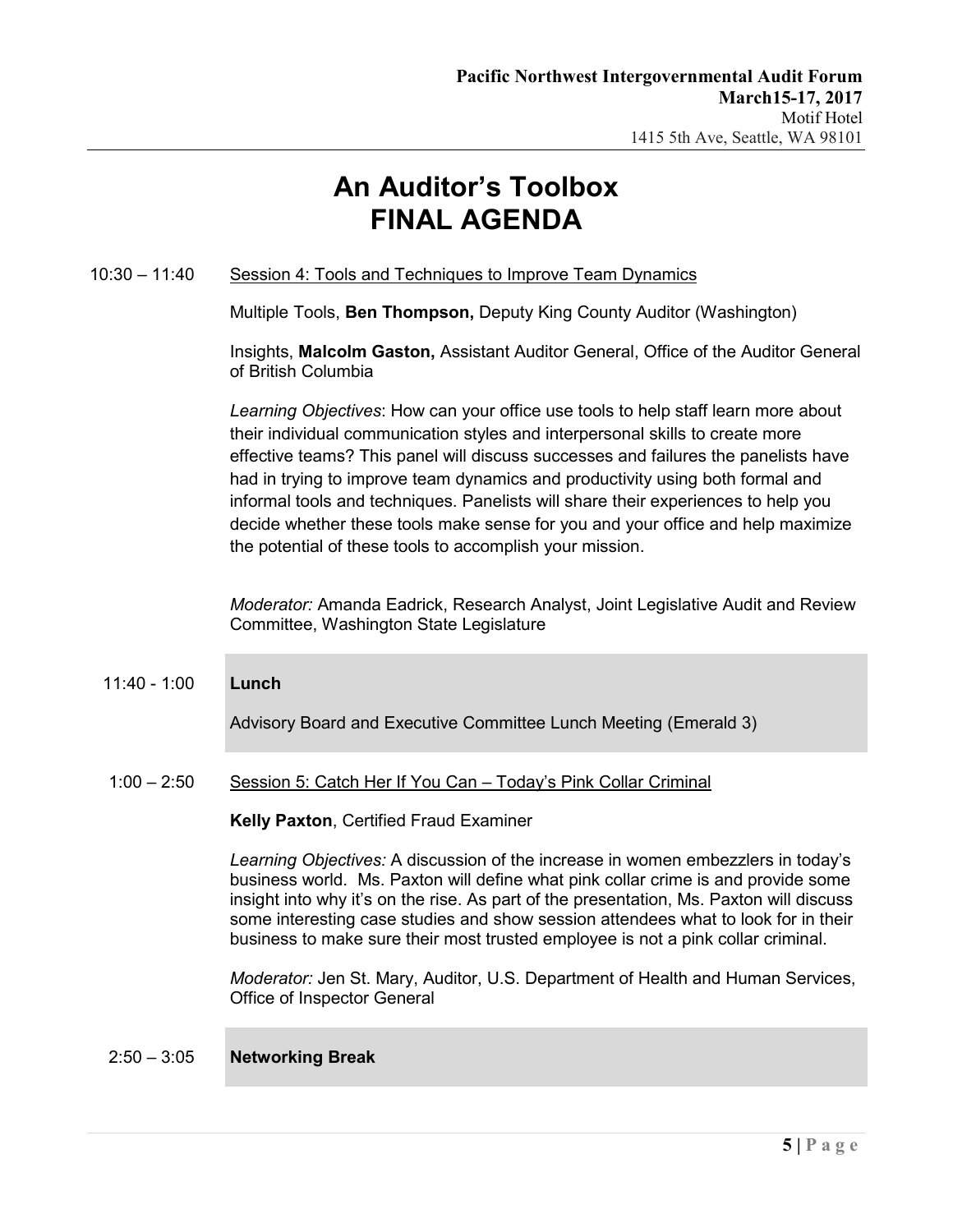### 3:05 – 3:55 Session 6: Data Analytics in Detecting Improper Payments

**Joah Iannotta**, Senior Advisor, Data Analytics and Performance Metrics, Do Not Pay Business Center, Bureau of Fiscal Service, U.S. Department of Treasury

*Learning Objectives:* Data. Every agency has it, but how can it be best used to detect improper payments? Auditors can use data for planning purposes, perform analysis, understand issues, and detect fraud. Learn from a speaker who uses data regularly to inform and detect improper payments. The speaker will provide information on the Do Not Pay Business Center within the U.S. Department of Treasury's Bureau of Fiscal Service, which is dedicated to assisting agencies to detect, prevent, and stop improper payments and that recently received authority to support states. The presentation will provide an overview of the program's analytics capabilities to aid states in addressing improper payments. It will offer knowledge sharing on techniques found particularly effective in detecting improper payments that will be of benefit to any auditor interested in using data analytics to identify fraud.

*Moderator:* Will Garber, Deputy Auditor, Audits Division, Oregon Secretary of State

### 3:55 – 4:10 **Networking Break**

### 4:10 – 5:00 Concurrent Session: Data Visualization, Interviewing, and Writing

| Persuasive Data<br>Visualization<br>(Location:<br>Emerald 1)                                                                                                    | Investigative<br>Interviewing for the<br>Auditor<br>(Location: Belltown)                                                                                        | Simple Steps for<br><b>Better Reports</b><br>(Location: Pioneer)                                                                                                       | Principal's<br>Meeting<br>(Location: Blue<br>Mouse<br>Boardroom)                                                              |
|-----------------------------------------------------------------------------------------------------------------------------------------------------------------|-----------------------------------------------------------------------------------------------------------------------------------------------------------------|------------------------------------------------------------------------------------------------------------------------------------------------------------------------|-------------------------------------------------------------------------------------------------------------------------------|
| During this<br>session you'll<br>have hands on<br>experience with<br>effectively<br>communicating<br>with data and the<br>theory behind it.<br>You'll learn how | This panel will<br>discuss:<br>-different types of<br>interviews and the<br>type of questions to<br>ask,<br>-how to set the<br>environment and<br>tone for good | If you want (or<br>need) to up your<br>written-<br>communication<br>game, but wish you<br>could avoid the<br>writing part, this<br>session could be a<br>game-changer. | A principal is<br>the head of a<br>governmental<br>organization<br>officially<br>responsible for<br>the conduct of<br>audits. |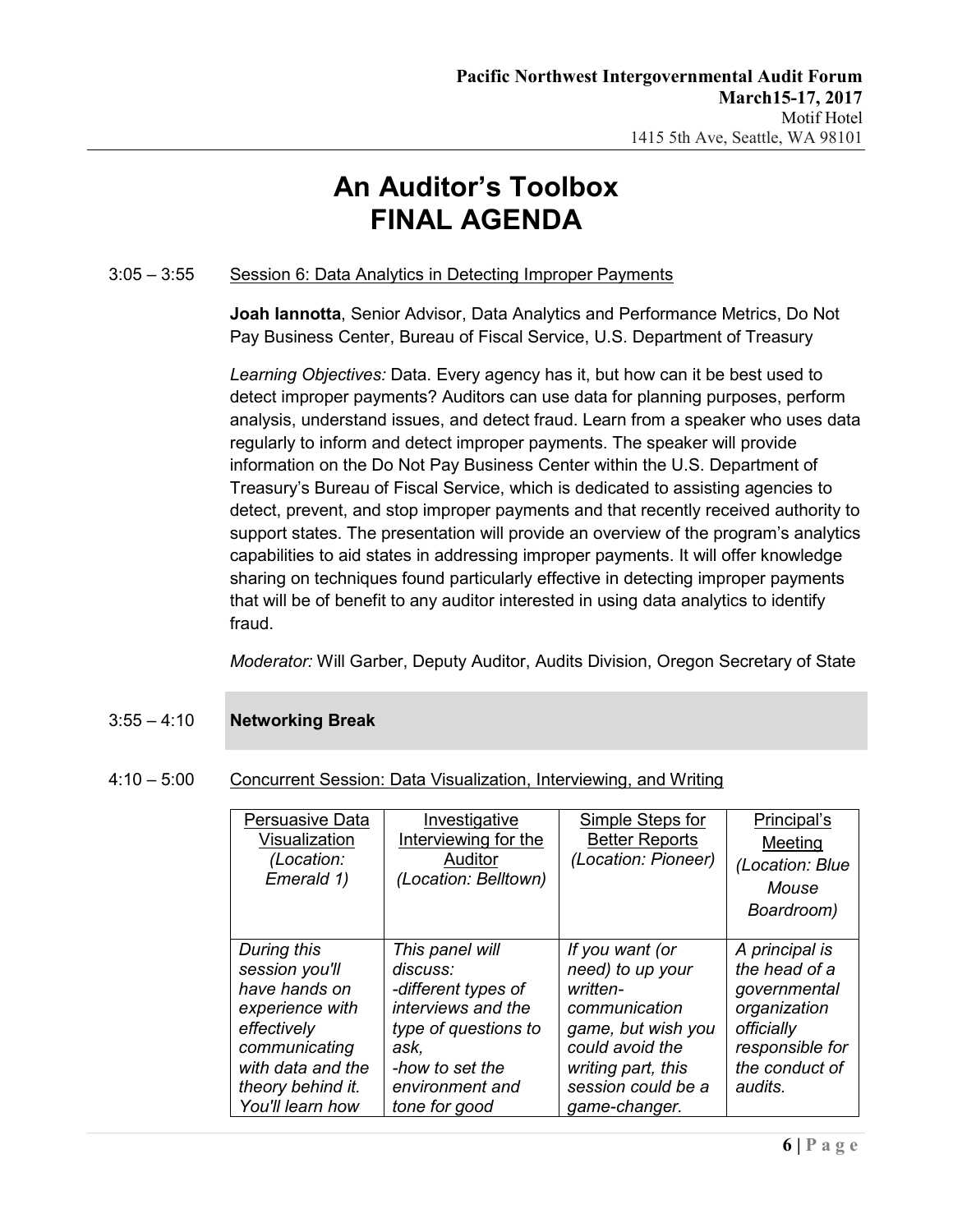| to identify your<br>audience and<br>their needs,<br>choose the right<br>chart, and drive<br>effective decision<br>making. Who<br>should attend?<br>People who<br>communicate<br>results through<br>charts, graphs,<br>maps, tables, and<br>reports.<br><b>Speaker: Amy</b><br>Mietkiewicz,<br><b>Senior Product</b><br>Consultant, | relationship building,<br>and<br>-barriers to<br>successful<br>interviews and how<br>to overcome them.<br>Who should attend?<br>Auditors who are<br>developing their<br>interviewing skills<br>and would like<br>strategic guidance,<br>tips, tools and<br>techniques on<br>interviewing.<br><b>Speakers: Andrew</b><br>McIntosh,<br>Aerospace Reporter, | Learn how to plan<br>your story to<br>highlight key points,<br>ways to inject<br>action in your<br>sentences, and<br>when to say more<br>by writing less or<br>making your point<br>visually.<br>Speakers: Laura<br>Cameron, Editor,<br>Office of the<br><b>Washington State</b><br><b>Auditor</b><br>John Hagemann,<br><b>Technical Writer,</b> | <b>Moderator:</b><br>Steve March,<br>Multnomah<br><b>County Auditor</b> |
|------------------------------------------------------------------------------------------------------------------------------------------------------------------------------------------------------------------------------------------------------------------------------------------------------------------------------------|----------------------------------------------------------------------------------------------------------------------------------------------------------------------------------------------------------------------------------------------------------------------------------------------------------------------------------------------------------|--------------------------------------------------------------------------------------------------------------------------------------------------------------------------------------------------------------------------------------------------------------------------------------------------------------------------------------------------|-------------------------------------------------------------------------|
| Tableau<br><b>Moderator:</b><br>Tania Fleming,<br>Senior<br>Performance<br>Auditor, Office of<br>the Washington<br><b>State Auditor</b>                                                                                                                                                                                            | <b>Puget Sound</b><br><b>Business Journal</b><br><b>Tyler Kidwell, Police</b><br>Officer, City of Mill<br>Creek<br><b>Moderator: Jolene</b><br>Stanislowski,<br>Performance<br>Auditor, Office of the<br><b>Washington State</b><br><b>Auditor</b>                                                                                                       | Office of the<br><b>Washington State</b><br><b>Auditor</b><br><b>Moderator: Emily</b><br>Cimber.<br>Performance<br>Auditor, Office of<br>the Washington<br><b>State Auditor</b>                                                                                                                                                                  |                                                                         |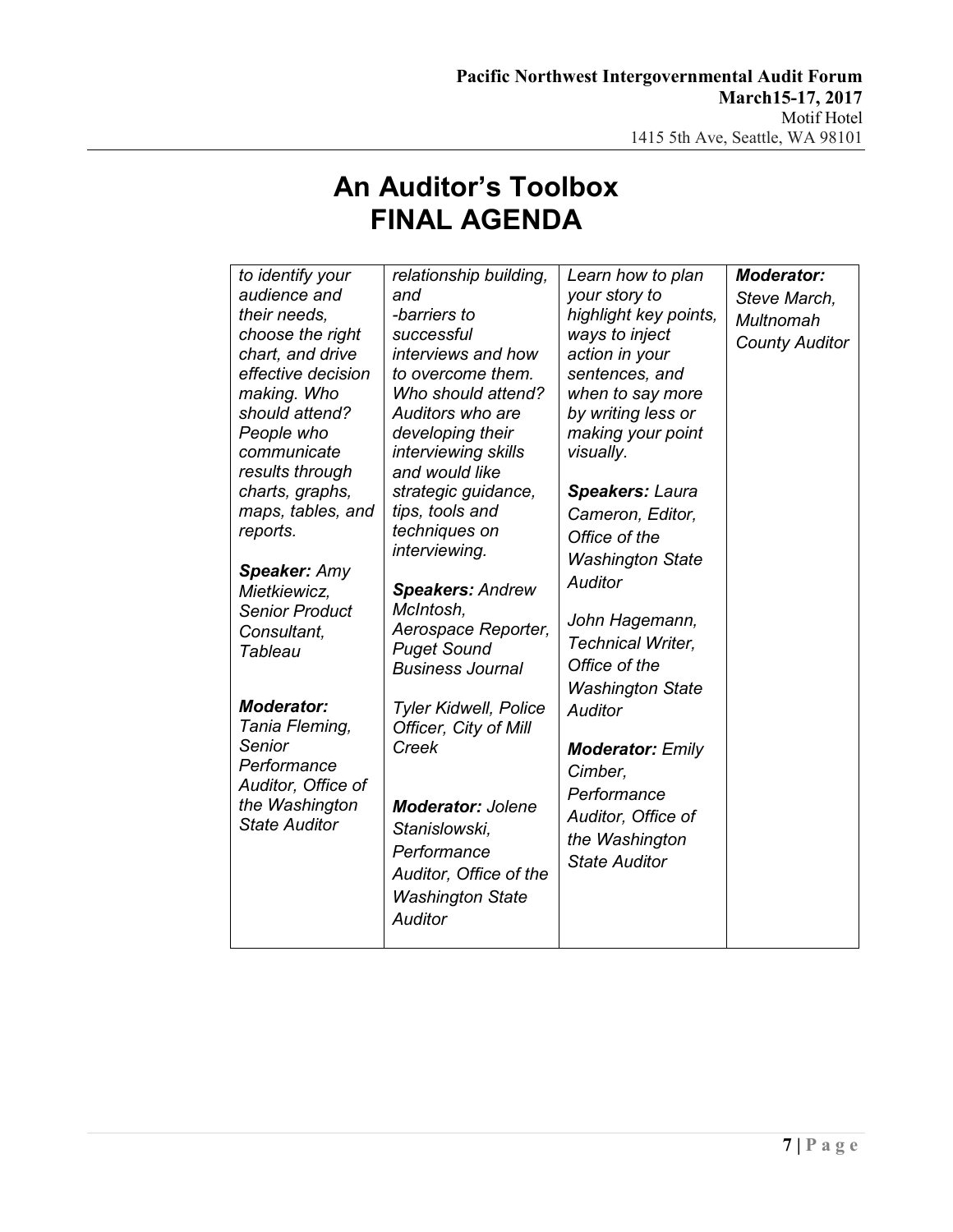## Day 3, Friday, March 17<sup>th</sup>, 2017 *Location: Emerald 1*

- 7:15 8:00 **Breakfast Buffet**
- 8:00 8:50 Session 7: Learning Communication and Conflict Resolution Skills

**Beth Schindler,** Regional Director, Federal Mediation and Conciliation Service - **Seattle** 

*Learning Objectives:* Communication occurs for many reasons and in many situations, circumstances, and environments. Communicating effectively with our peers, our subordinates, our managers, and with those that we audit is essential for successful outcomes. However, ineffective communication approaches can derail even the best intentions. Participants will be able to develop strategies for utilizing communication skills for improved workplace environments, enhanced conflict resolution outcomes, and all-important mission accomplishment goals.

*Moderator:* Natalie Block, Analyst, U.S. Government Accountability Office

- 8:50 9:00 **Networking Break**
- 9:00 10:40 Session 8: Cybersecurity Policy and the Future of IT Auditing

**David Shaw,** CEO of Cyber Business Analytics **John Bullock**, Senior IT Audit Specialist, Office of the Auditor General of British Columbia

*Learning Objectives:* Protecting networks, computers, programs and data from attack, damage or unauthorized access is a challenge faced by all sectors. Speakers from a legislative audit office and private firm will share risks, best practices, the current status of cyber security policy, and the results of a recent audit of government's management of mobile device usage.

*Moderator:* Jessica Schafer, Manager, Performance Audit, Office of the Auditor General of British Columbia